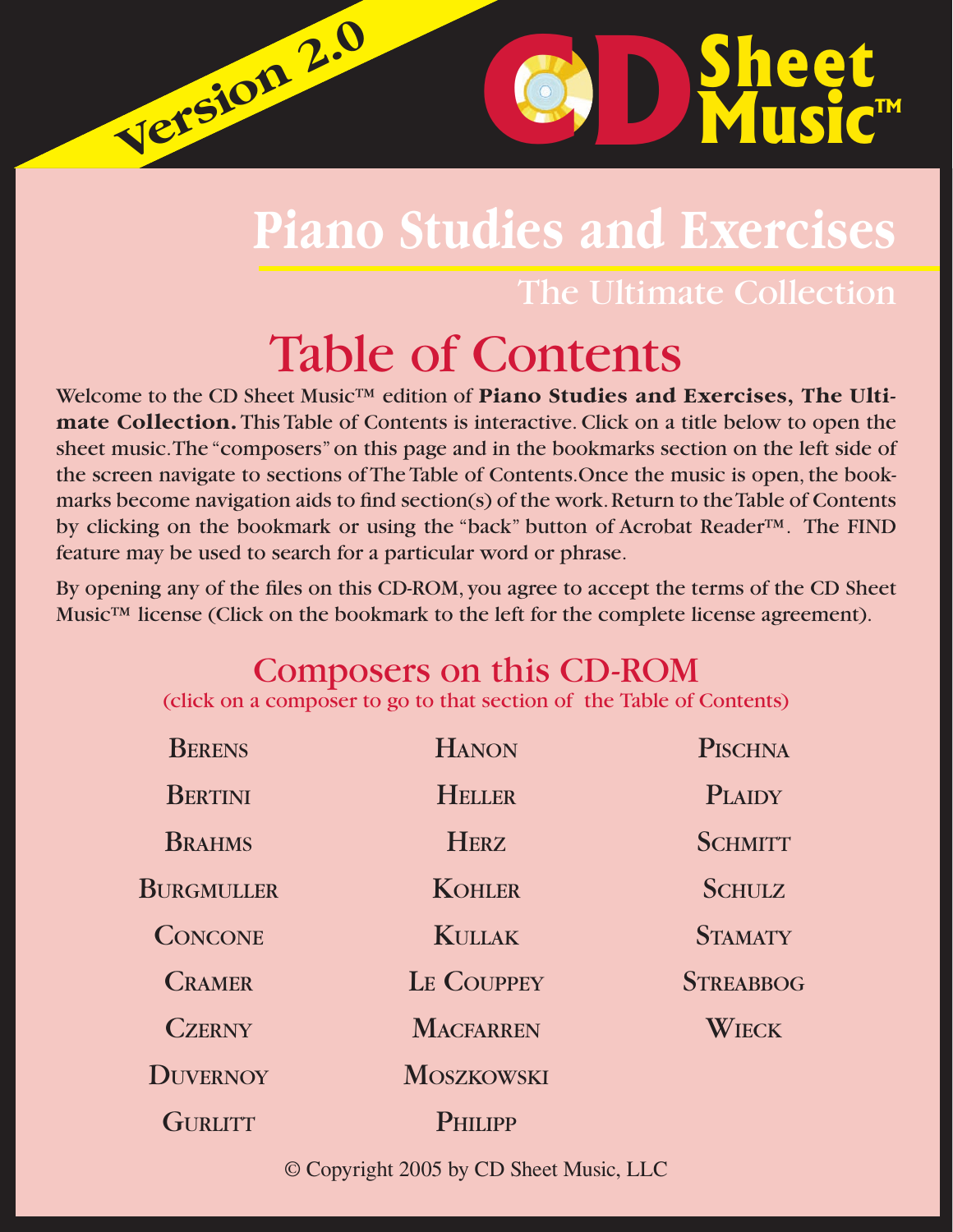# <span id="page-1-0"></span>**D**Sheet **C D** Sheet **Version 2.0**

# **HERMANN BERENS**

20 Children's Studies, Op. 79 50 Piano Pieces for Beginners, Op. 70 The School of Scales, Chords and Embellishments, Op. 88 Training of the Left Hand, Op. 89

# **HENRI BERTINI**

24 Studies, Op. 29 25 Easy Studies, Op. 100

# **JOHANNES BRAHMS**

51 Excercises

#### **JOHAN FRIEDRICH BURGMULLER**

12 Brilliant and Melodious Studies 18 Characteristic Studies, Op. 109 25 Easy and Progressive Studies, Op. 100

# **JOSEPH CONCONE** 25 Melodic Studies (Easy and Progressive),

Op. 24

### **JOHANN CRAMER**

84 Studies

 (1-30) (31-60) (61-84)

### **CARL CZERNY**

| 100 Progressive Studies (without Octaves), |
|--------------------------------------------|
| Op. 139                                    |
| 110 Easy and Progressive Excercises, Op.   |
| 453                                        |
| $(1-60)$                                   |
| $(61-110)$                                 |
| 125 Exercises in Passage Playing, Op. 216  |
| 160 Eight-Measure Exercises, Op. 821       |
| $(1-80)$                                   |
| $(81-160)$                                 |
| 24 Piano Studies for the Left Hand         |
| 30 New Studies in Technics, Op. 849        |
| 40 Daily Exercises, Op. 337                |
| 6 Octave Studies, Op. 553                  |
| Preliminary School of Finger Dexterity (24 |
| Progressive Studies), Op. 636              |
| <b>Practical Finger Exercises</b>          |
| The Art of Finger Dexterity, Op. 740       |
| <b>Books 1 &amp; 2</b>                     |
| Books $3 & 4$                              |
| Books $5 & 6$                              |
| The Little Pianist, Op. 823                |
| The School of Velocity, Op. 299            |
| <b>Books 1 &amp; 2</b>                     |
|                                            |

Books 3 & 4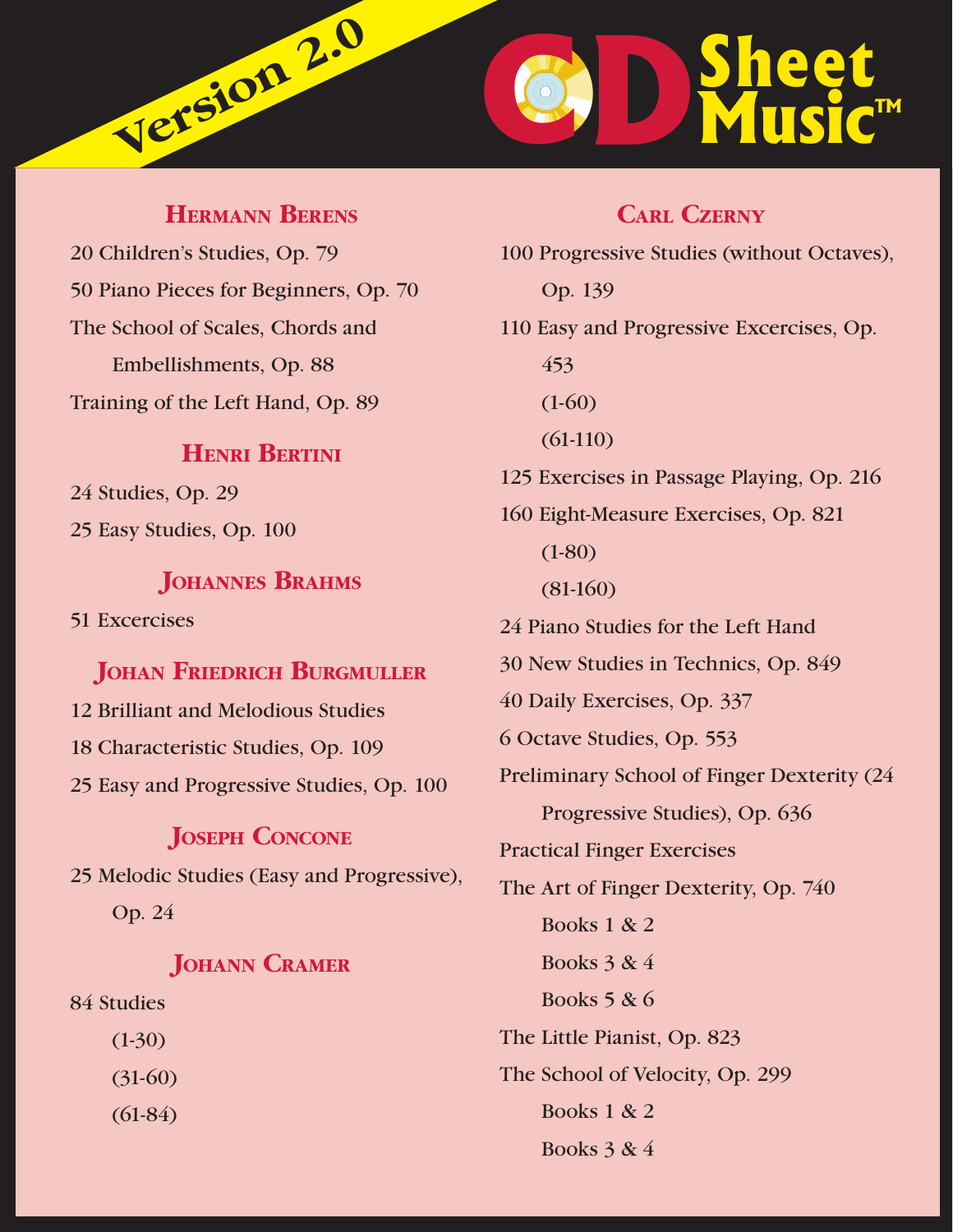<span id="page-2-0"></span>

**J. B. DUVERNOY** Ecole Primaire (25 Elementary Studies), Op. 176 The School of Mechanism, Op. 120

#### **CORNELIUS GURLITT**

Album Leaves for the Young, Op. 101 Easiest Studies in Velocity, Op. 83 School of Velocity (for Beginners), Op. 141

# **CHARLES-LOUIS HANON**

The Virtuoso Pianist Parts 1 and 2 Part 3

#### **STEPHEN HELLER**

25 Melodious Studies, Op. 45 25 Studies, Op. 47 30 Progressive Studies 50 Selected Studies

 $(1-25)$ 

(26-50)

#### **HENRI HERZ**

Scales and Exercises

# **LOUIS KOHLER**

12 Easy Studies, Op. 157 Short School of Velocity Without Octaves, Op. 242

#### **THEODOR KULLAK**

The School of Octave Playing sec. 1 preliminary school sec. 2 seven studies

#### **FELIX LE COUPPEY**

The Alphabet, Op. 17

#### **WALTER MACFARREN**

Scale and Arpeggio Manual Part A Part B

**MORITZ MOSZKOWSKI** 15 Etudes de Vituosite, Op. 72

# **ISIDORE PHILIPP**

Complete School of Technic for the Piano Book 1 Book 2